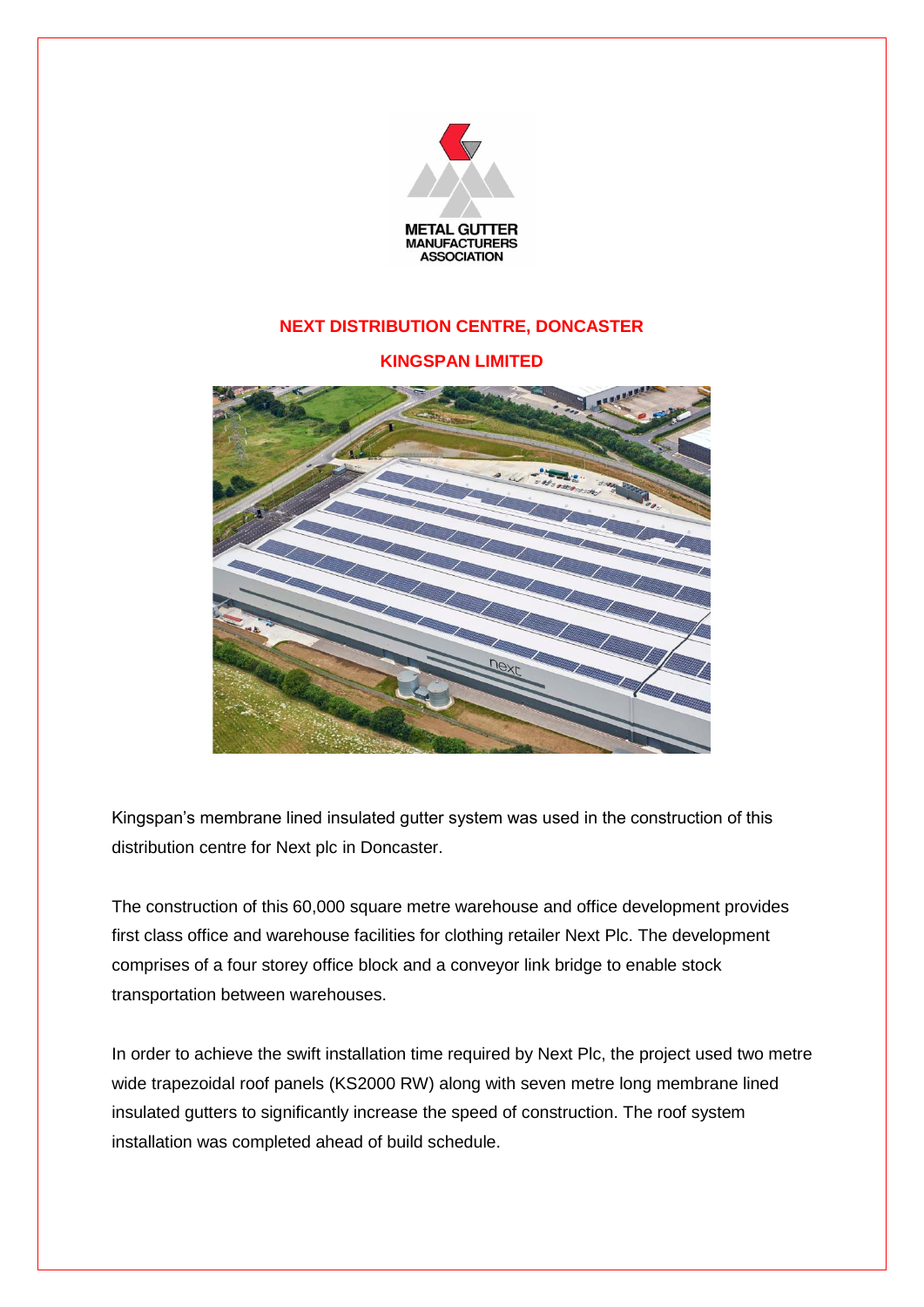The trapezoidal roof panels (KS2000 RW) were rake cut during the manufacturing process for faster on-site installation. The roof panels were then seamlessly integrated with the membrane lined insulated gutters which incorporate a closed-cell, LPCB certified to LPS 1181 Grade EXT-B and FM approved PIR insulation core.



*Trapezoidal roof insulated gutter*

Originally chosen for Kingspan's leading Rooftop Solar PV solution, the Kingspan Technical Services team brought this distribution centre specification to new heights with a fully integrated Kingspan roof system. Installed ahead of build schedule, the system delivered on the fundamentals of the design brief; superior energy efficiency and a swift installation process.